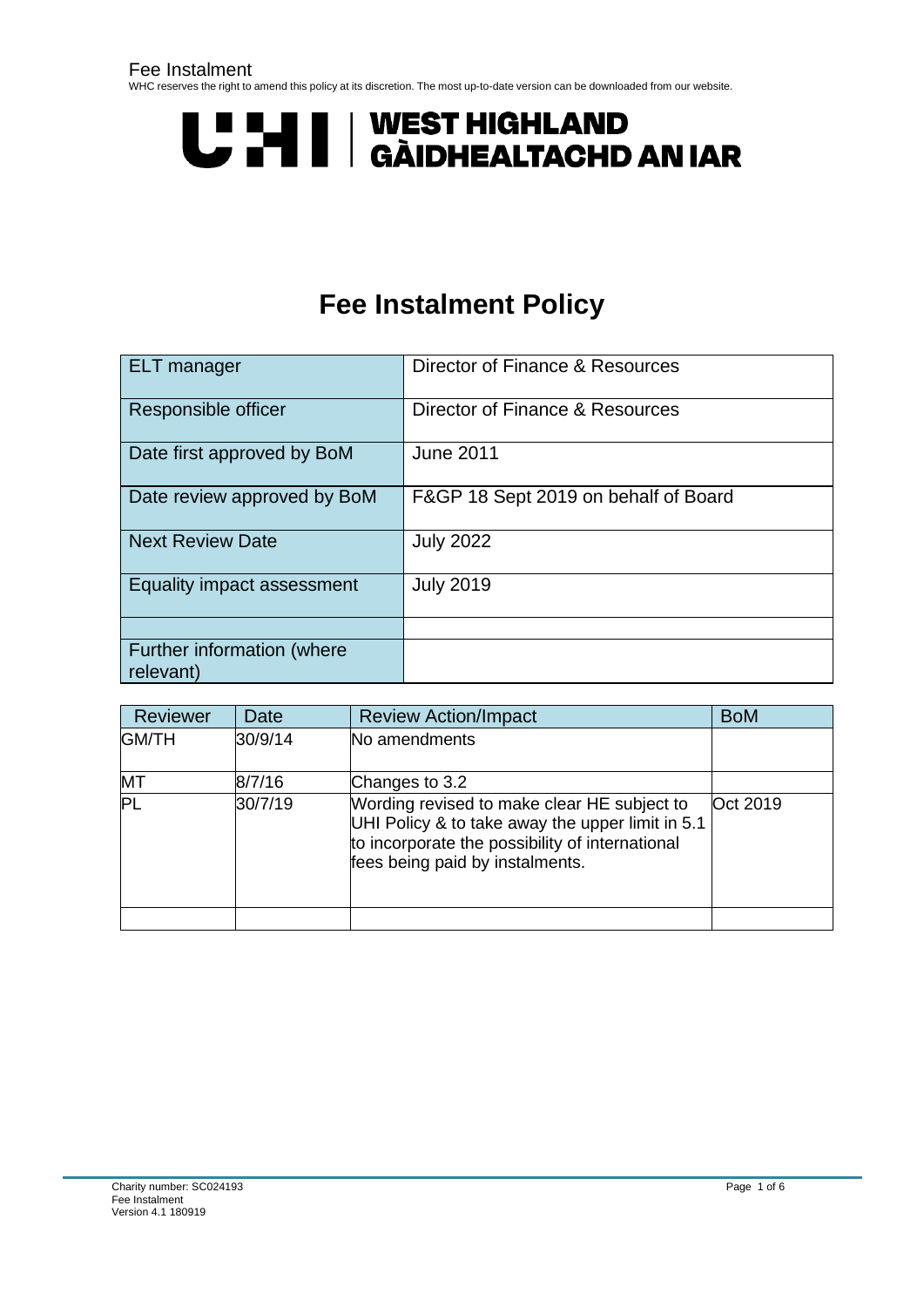## <span id="page-1-0"></span>**Contents**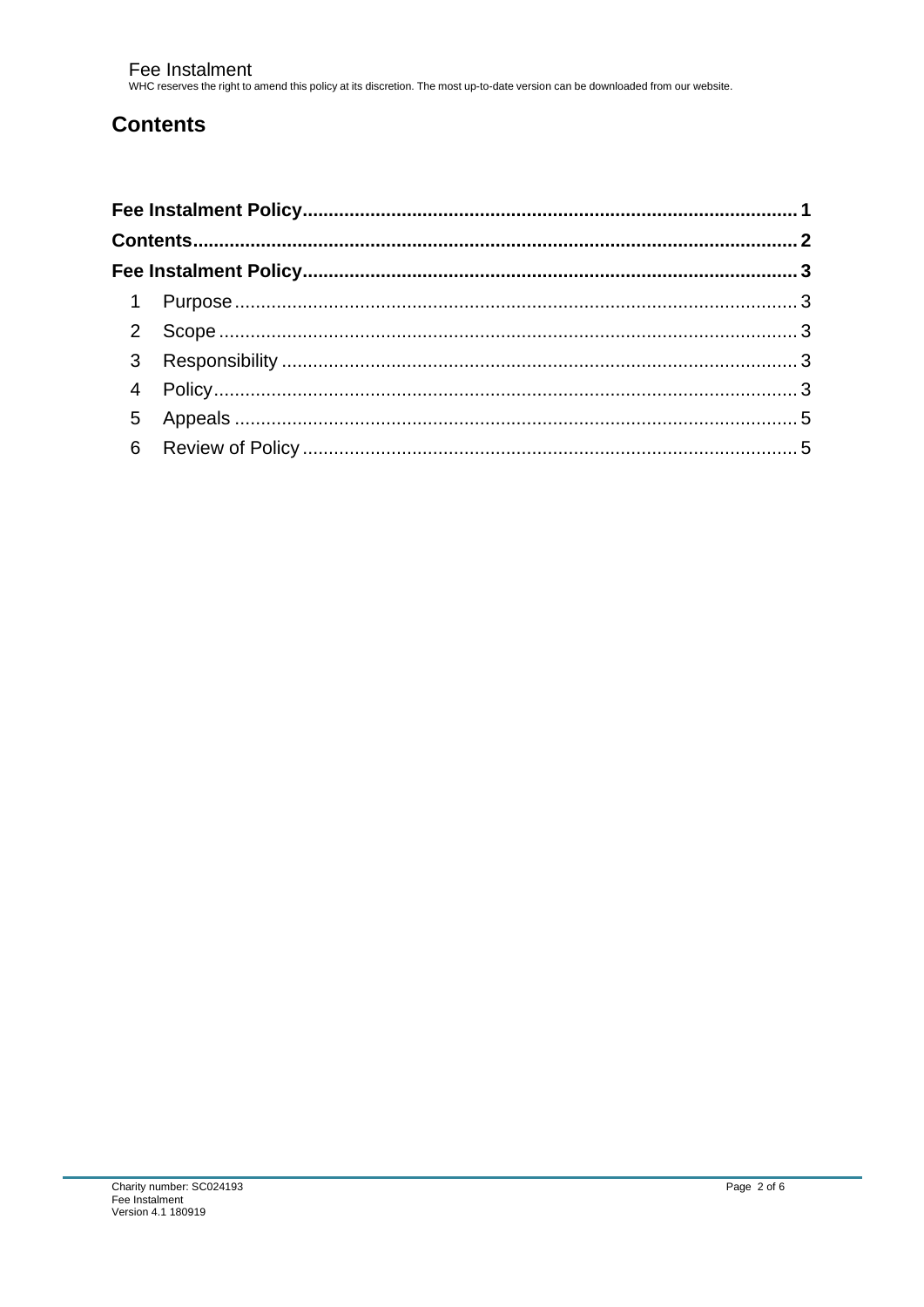### <span id="page-2-0"></span>**Fee Instalment Policy**

#### <span id="page-2-1"></span>**1 Purpose**

To provide an instalment policy to be applied to students studying all but Higher Education Courses and adhered to by all members of staff who are involved in processing the payment of appropriate course fees.

#### <span id="page-2-2"></span>**2 Scope**

- 2.1 The College operates a policy whereby students are required to pay their course fees at the time of registration. Under specific circumstances however, the student may pay by instalments.
- 2.2 The College will only accept payments by instalment where the student completes a statement acknowledging the debt and detailing when repayments are to be made. See appendix (i)
- 2.3 The option to pay by instalments is open only to students who are paying their own fees. It does not apply where an employer is paying the fees.
- 2.4 This policy applies to students studying all but Higher Education Courses. Higher Education Students are covered by the UHI Fees Policy.
- 2.5 This policy should be read in conjunction with the College Equality Diversity & Inclusion Policy and its separate Disability, Race and Gender Equality Schemes.

#### <span id="page-2-3"></span>**3 Responsibility**

- 3.1 The Director of Finance & Resources is responsible for managing this policy.
- 3.2 Appropriate members of Student Services and Finance staff are responsible for the effective operation of the Policy

#### <span id="page-2-4"></span>**4 Policy**

4.1 General

The option to pay by instalments is only available where all of the following criteria are met: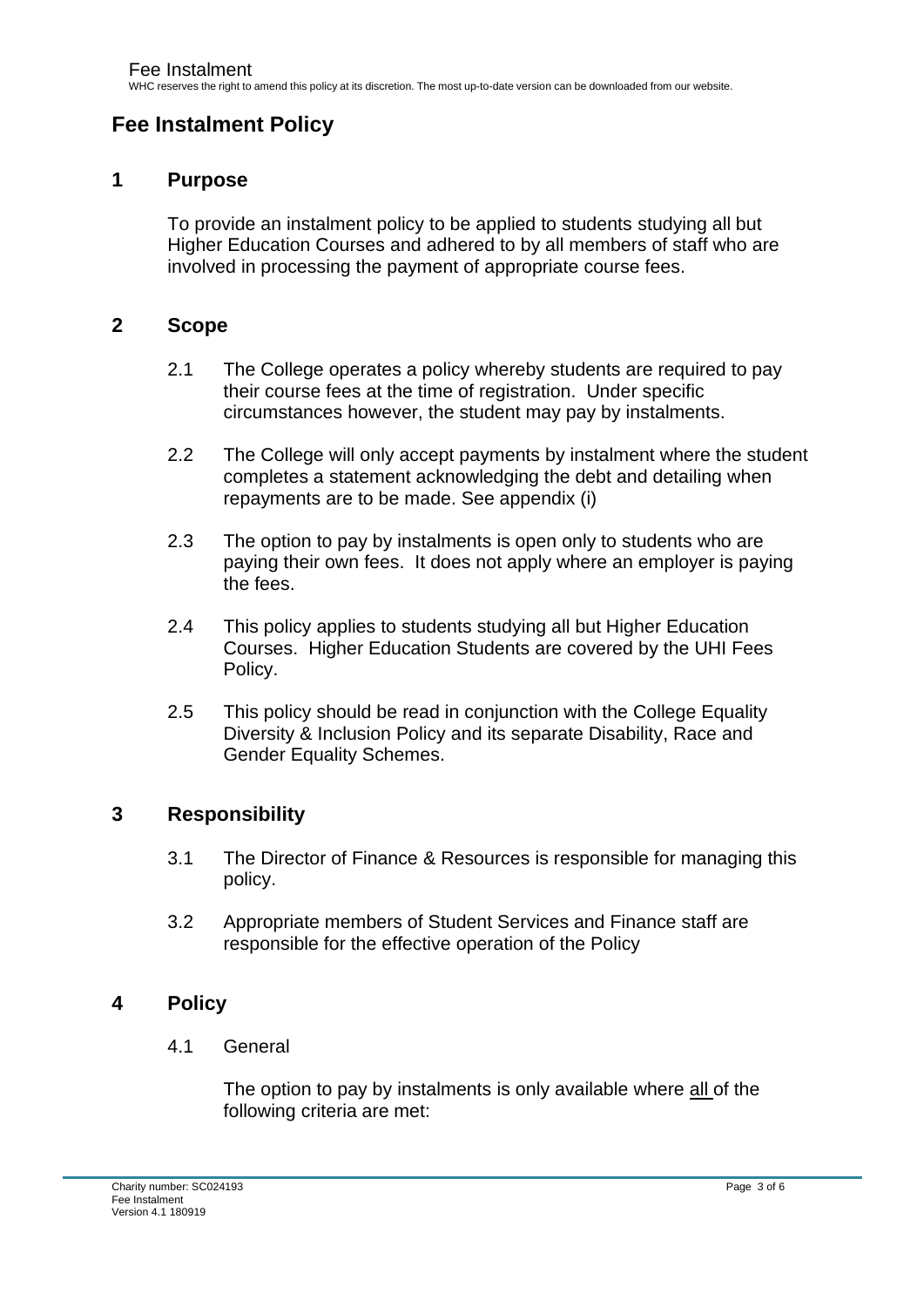- The course fees due for the current year are greater than £250. This includes the situation when a student enrolls for more than one course and the total course fees are greater than £250 (and at least one of the courses lasts more than one term).
- The student completes a direct debit mandate and acknowledgement of debt form (appendix i).
- The student arranges payment terms within 2 weeks of the course commencement.
- Where these conditions are met, the course fees can be paid as follows:

| <b>Total Course Fees Due</b> | Number of          |  |
|------------------------------|--------------------|--|
|                              | <b>Instalments</b> |  |
| Between £250 - £750          | 3                  |  |
| Between £751 - £1250         |                    |  |
| Above £1251                  | 5                  |  |

- The instalments will be paid each month on a date determined by the College and notified to the student when completing the direct debit mandate (normally the 1<sup>st</sup> or 15<sup>th</sup> of each month).
- 4.2 Evening Class Payment by Instalments

Evening class courses costing £125 or more can be paid by monthly instalments, but not for courses running less than 12 weeks in duration. An initial 30% deposit should be paid and instalments will only be accepted by direct debit arrangements.

| <b>Total Course Fee Due</b> | <b>Duration (weeks)</b> | No. of<br><b>Instalments</b> |
|-----------------------------|-------------------------|------------------------------|
| £125 - £250                 | 12                      |                              |
| £251 - £750                 | 12                      | З                            |

#### 4.3 Change of Instalment Arrangements

Once a student has made instalment arrangements, the college will not normally consider changes to these details unless there are exceptional circumstances. These changes will be dealt with through the appeals procedure. Any change to the College Instalment Policy would be considered exceptional for these purposes.

4.4 Failure to Adhere to Instalment Arrangements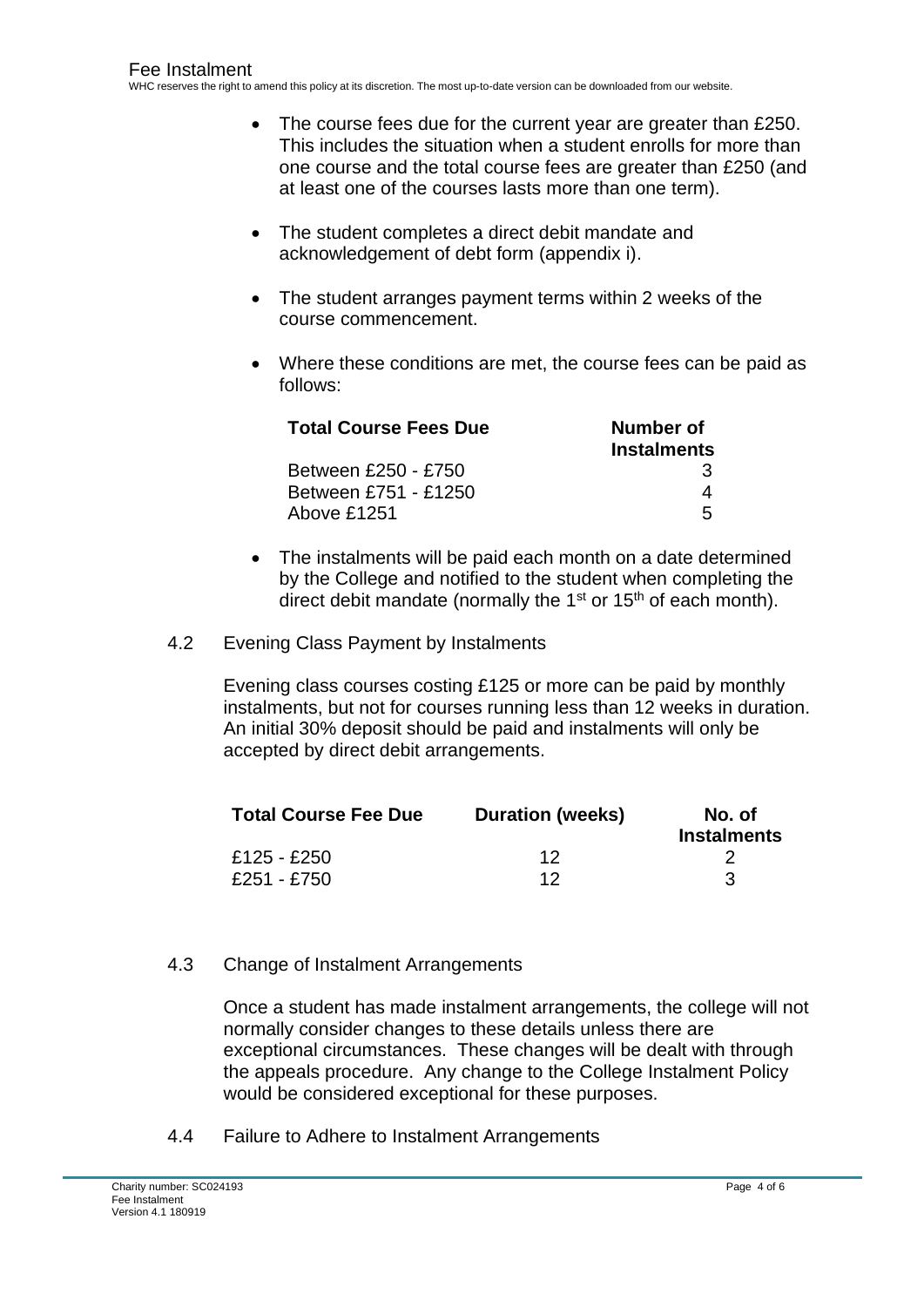If a student makes arrangements to pay by instalments and then fails to do so, the College will require the student to immediately pay the full amount outstanding. Once any initial instalment arrangement has been breached, the student will not be permitted to re-arrange further instalments.

4.5 Discretionary Arrangements

In exceptional circumstances, normally on the advice of the Head of Student Support, the instalment policy can be overridden at the discretion of the Principal.

#### <span id="page-4-0"></span>**5 Appeals**

5.1 Students have the right of appeal in accordance with the Student Appeals Policy and Procedures.

#### <span id="page-4-1"></span>**6 Review of Policy**

6.1 This policy will be reviewed every three years or as changes affecting it occur, whichever is earliest.